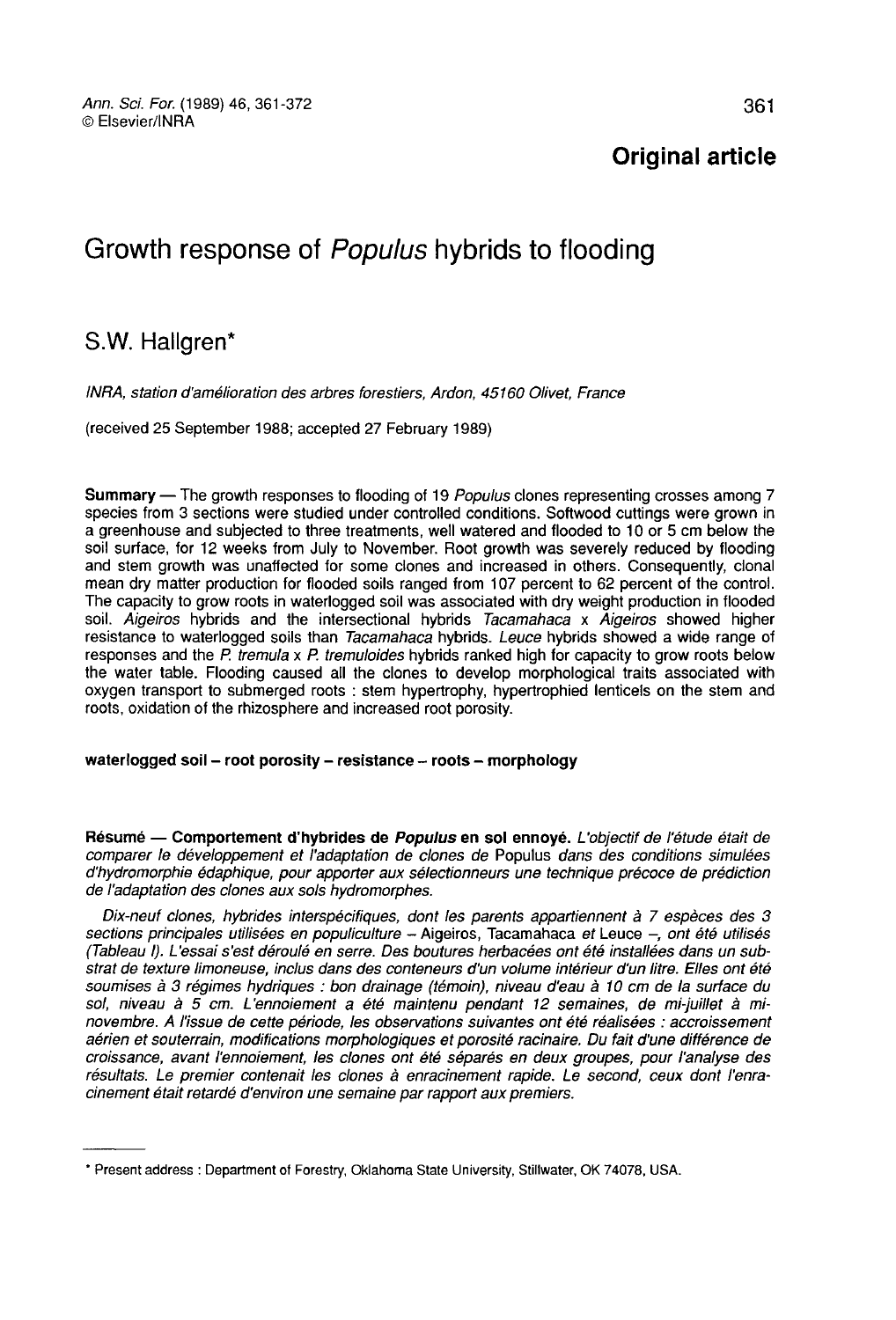Les clones ont montré une tolérance remarquable à l'excès d'eau. Ils n'ont eu aucune mortalité.<br>La croissance de certains d'entre eux a été augmentée, ou, à la rigueur, seulement légèrement diminuée, par rapport au témoin (Tableau II). En majorité, les clones ont modifié la répartition de leur biomasse. Si leur développement était réduit, ils l'ont équilibré en augmentant la biomasse de leur partie aérienne et des boutures originelles (Figs 1 et 3). En conséquence, la biomasse sèche totale n'a pas été affectée par l'ennoiement pour les clones du Groupe 1. Pour ceux du Groupe 2, la réduction de biomasse a été moins importante que prévu, malgré la forte diminution de la croissance racinaire.

En général, la productivité des clones était directement liée à l'aptitude de leurs racines à croître dans les horizons ennoyés (Tableaux II et III, Fig. 3). Dans le Groupe 1, un clone de P. alba (clone 1) et les hybrides intersectionnaux Unal et Beaupré (clones 5 et 4), considérés comme peu adaptés aux sols hydromorphes, ont eu une croissance racinaire exceptionnelle sous le niveau d'eau et sont classés parmi les meilleurs sur le plan de la biomasse produite en milieu ennoyé. A l'opposé, des clones souvent recommandés pour des sols insuffisamment drainés, comme les clones de la section Tacamahaca, Fritzi Pauley et Androscoggin (clones 2 et 3) se sont mal comportés en sol ennoyé.

Dans le Groupe 2, les clones Aigeiros Robusta et I 214 (clones 6 et 7) se sont comportés d'une façon exceptionnelle en sol ennoyé. Pourtant ils ne sont pas connus pour leur adaptation aux sols hydromorphes. Les 4 hybrides de la section Leuce, chez lesquels P. tremuloides a été croisé avec P. alba (clones 13 et 14) ou P. tremula (clones 15 et 16) se sont très bien comportés en sol ennoyé.<br>Ceci est en parfaite concordance avec ce que l'on sait de leurs performances en sol hydromorphe. clones de la section Tacamahaca, Fritzi Pauley et Androscoggin (clones 2 et 3) se sont mal comportés en sol ennoyé.<br>
Dans le Groupe 2, les clones Aigeiros Robusta et l'214 (clones 6 et 7) se sont comportés d'une<br>
façon exc Comme dans le Groupe 1, les clones de la section Tacamahaca, P. trichocarpa et P. maximowiczü (clones 17 et 18) ont eu un mauvais comportement en sol ennoyé.

L'ennoiement a provoqué, chez tous les clones, des développements morphologiques associés au transport de l'oxygène vers les racines noyées : hypertrophie de la tige et des lenticelles de tiges et de racines, oxydation de la rhizosphère et augmentation de la porosité racinaire.

Ces travaux devraient être complétés pour déterminer comment les clones se comportent en milieu forestier dont l'hydromorphie due à l'excès d'eau hivernal est souvent combinée à une sécheresse estivale.

sol hydromorphe - porosité racinaire - résistance - racine - morphologie - test précoce

# INTRODUCTION

Millions of hectares of land have management restrictions due to excess soil water; these areas are not only along rivers but also in uplands with poor drainage. Such land is usually managed for forestry purposes, as it is inappropriate for agriculture. The problems caused by flooding place severe restrictions on forest productivity, and the success of forestry in flood-prone areas depends on selection of the right species and silvicultural treatments for the site.

The most important constraint for trees growing in waterlogged soils is the lack of

oxygen which can become complete within hours of flooding due to displacement of gas by water, reduced diffusion of oxygen and depletion of oxygen by microorganisms (Scott & Evans, 1955; Coutts & Armstrong, 1976). Secondary effects of flooding are the production by roots of toxic substances such as ethanol (Fulton flooding are the production by roots of<br>toxic substances such as ethanol (Fulton<br>& Erickson, 1964; Keeley, 1979) and cyanogenic compounds (Rowe & Catlin, 1971) and the development of soil toxins due to reducing conditions (Jones, 1972; Ponnamperuma, 1972). The type and degree of damage depends on the tree species, age, and phenological state and on the soil type (Coutts & Armstrong, 1976; Kozlowski, 1982). Some tree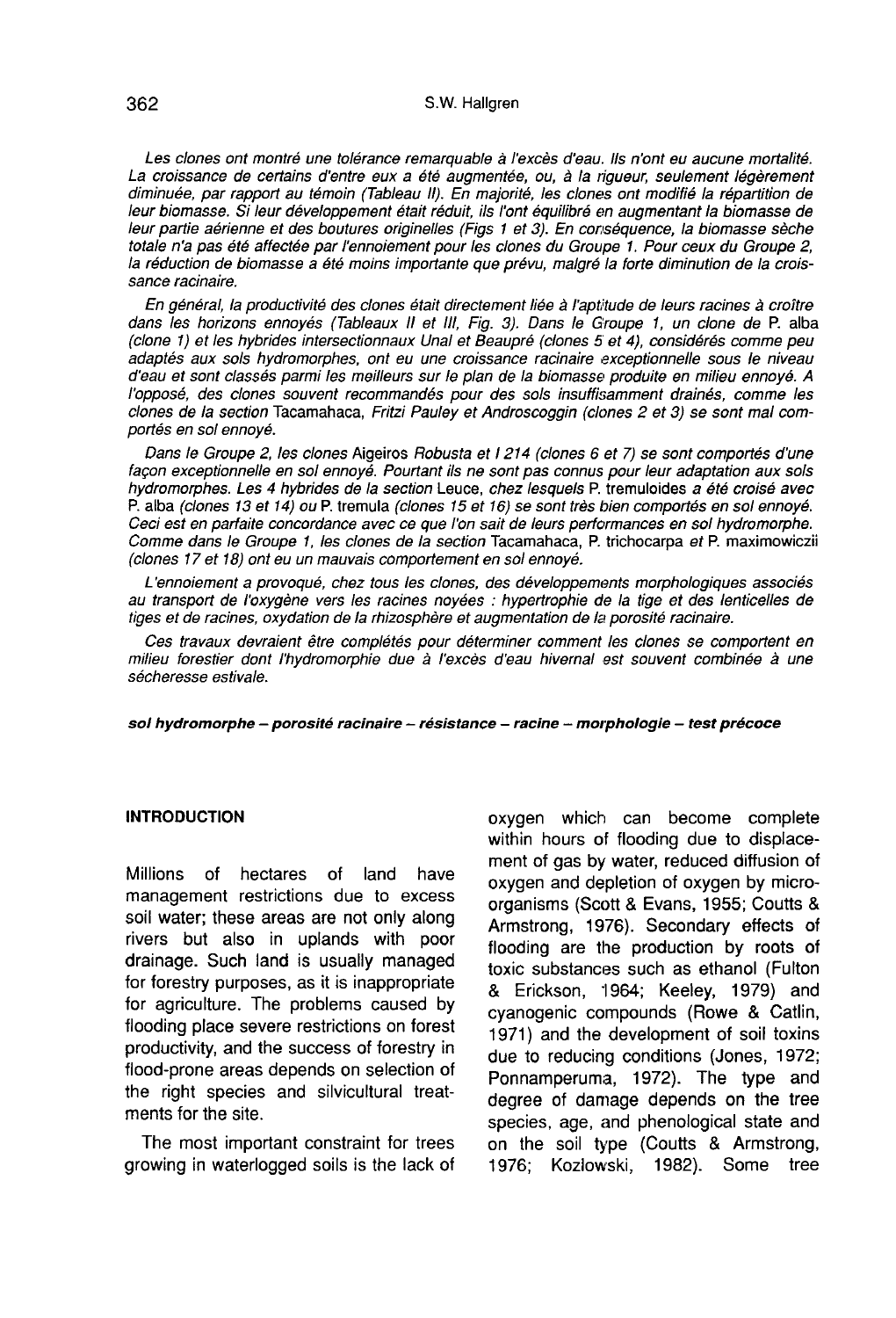species are killed by as little as 24 hours of flooding and others can withstand continuous flooding for as long as 4 years (Crawford, 1982). Adaptations to flooding include development of aerenchyma (Yu et al., 1969; Jat et al., 1975; Coutts & Armstrong, 1976; Harrington, 1987) for maintenance of oxygen supply to flooded roots and alternative metabolism for growth and maintenance under anoxia (Keeley, 1979; Crawford, 1982).

Several species of Populus are recommended for forestry in areas that have poor drainage or are subject to flooding because they are recognized as being tolerant to waterlogged soils (Food and Agriculture Organization of the United Nations, 1980; Soulères, 1984). However, the nature of the tolerance to flooded soils has not been studied and there is little information about which species or clones perform best under flooding. The objective of the present study was to compare the adaptation and development of various Populus clones under controlled conditions of simulated waterlogged soils. The ultimate goal was to provide information concerning resistance to waterlogged soils that could be used to develop selection criteria for tree improvement programs.

## MATERIALS AND METHODS

A total of 19 clones representing 7 species from 3 sections (Table I) were included in the study. They represent a range of capacity to withstand waterlogged soils based on empirical knowledge, and there is interest in using them in forest plantations where flooding occurs. Some of the clones are already widely used in intensive culture.

Softwood cuttings were taken from new growth in early June and trimmed to a length of 10 to 15 cm and a constant leaf area (one to two leaves depending on the clone). The stem cuttings were poked into flats of a peatvermiculite mixture and placed in a greenhouse until roots developed. When most of the stem cuttings for a clone developed roots they were<br>separated and transplanted into 1.5 litre (diameter 9 cm and height 26 cm) plastic bottles (1. cutting per bottle) from which the tops had been removed. The bottles had three drainage holes and 2 cm of gravel in the bottom and were enclosed in black plastic. They were filled with a loamy sand collected along a stream on the property of the Centre de Recherche d'Orléans. Particle size distribution for the soil was 6% clay, 17% silt, and 77% sand. The organic matter content was 6.7%. The transplants were transferred to a greenhouse where the treatments were applied. As each clone developed roots at a different rate, 9 days were required to transplant all the clones.

Flooding treatments were begun 15 days after the last clone had been transplanted. Therefore, the period of establishment in the bottles ranged from 23 to 22 days for 5 clones to 15 to 17 days for 14 clones. The treatments to 10 cm and 5 cm below the sol surface  $(-10)$ cm and -5 cm). The bottles were placed in waterproof containers that were filled with water to the specified level by an automatic irrigation system. In order to replace water lost to evaporation and transpiration the water level was brought up to the treatment level 3 times each day. The entire experiment was watered with a sprinkler as needed to maintain adequate moisture in the unflooded control.

Treatments were arranged in a split-plot design with flooding treatments as the whole plots and clones as sub-plots. There were three replicates. Each clonal sub-plot contained 3 bottles. Treatments were begun on July 18th and terminated when the seedlings were harvested in October and early November.

Each of the plants was measured for dry weight of the new stem, original stem cutting and roots. The leaves had already begun to fall and were not measured. The bottles were cut horizontally into 5 cm long sections. Roots were extracted from the soil for each 5 cm increment of soil depth and measured for dry weight. Observations were made of the condition of the roots and stems of each plant, including discoloration, oxidation of the rhizosphere, lenticel development and stem hypertrophy.

Root porosity was measured for the portion of roots in the 10 to 15 cm deep soil segment for the control and the -10 cm flooding treatment according to established techniques (Jensen et al., 1969; Yu et al., 1969; Luxmoore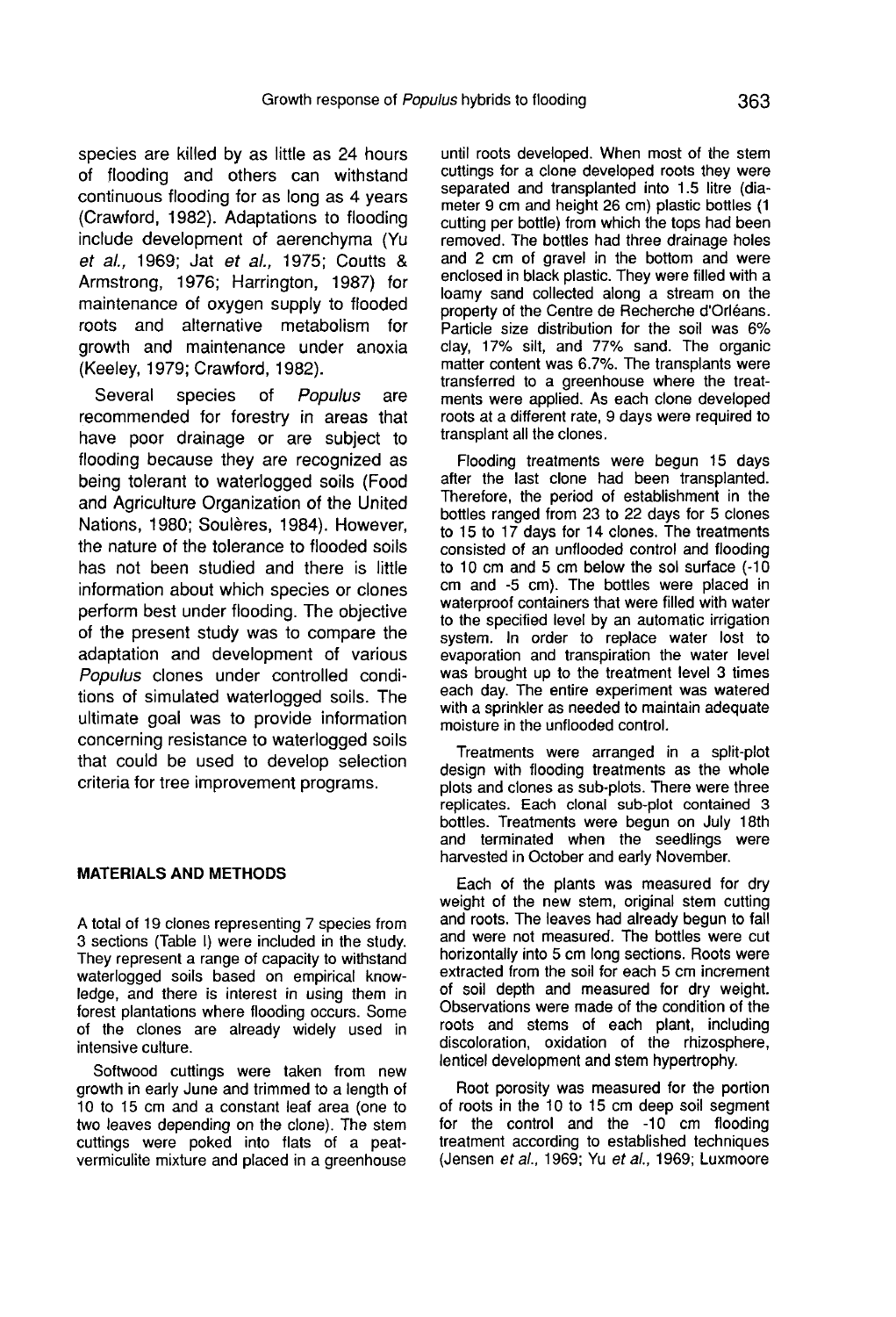|         | Clone<br>Number         | Section                  | Species or<br>Hybrid                | Cultivar             |
|---------|-------------------------|--------------------------|-------------------------------------|----------------------|
| Group 1 | 1                       | Leuce                    | P. alba                             | 605-3B8              |
|         | $\overline{\mathbf{c}}$ | Tacamahaca               | P. trichocarpa                      | <b>Fritzi Pauley</b> |
|         | 3                       |                          | P. maximowiczii x<br>P. trichocarpa | Androscoggin         |
|         | 4                       | Tacamahaca x<br>Aigeiros | P. trichocarpa x<br>P. deltoides    | Beaupré              |
|         | 5                       |                          |                                     | Unal                 |
| Group 2 | 6                       | Aigeiros                 | P. deltoides x<br>P. nigra          | Robusta              |
|         | 7                       |                          |                                     | 1214                 |
|         | 8                       | Leuce                    | P. alba                             | $602 - 1$            |
|         | 9                       |                          | P. tremula                          | 117-50-1             |
|         | 10                      |                          | P. tremuloides                      | 212-66               |
|         | 11                      |                          | P. tremula x<br>P. alba             | 710-23               |
|         | 12                      |                          |                                     | 706-10               |
|         | 13                      |                          | $P$ . alba x<br>P. tremuloides      | $812 - 1 - 6$        |
|         | 14                      |                          | P. tremuloides x<br>P. alba         | 808-111-6            |
|         | 15                      |                          | P. tremula x<br>P. tremuloides      | $327 - 1$            |
|         | 16                      |                          |                                     | $310 - 8$            |
|         | 17                      | Tacamahaca               | P. trichocarpa                      | 36-134               |
|         | 18                      |                          | P. maximowiczii                     | 12-150               |
|         | 19                      | Aigeiros x<br>Tacamahaca | P. nigra x<br>P. trichocarpa        | Roxbury              |

| Table I. Identification numbers and parents of <i>Populus</i> clones evaluated in the study (1). |  |  |  |  |  |  |
|--------------------------------------------------------------------------------------------------|--|--|--|--|--|--|
|--------------------------------------------------------------------------------------------------|--|--|--|--|--|--|

(1) Cultivar numbers provided by the station d'amélioration des arbres forestiers, INRA, Ardon 45160 Olivet, France.

et al., 1972). Root porosity measurements were only made for clones 2, 4, 12, 15, and 19.

Response indices for total dry weight and for the dry weight of roots below and above the water table were calculated as the plot mean for a flooding treatment divided by the plot means for its control. Preliminary analysis showed that the clonal response index for total dry weight for the -5 cm treatment was significantly correlated with date of transplanting; therefore, the data were divided into two groups for separate analyses. Group 1 comprised clones 1-5 with 22 to 23 days of establishment and Group 2 comprised clones 6-19 with 15 to 17 days of establishment before beginning treatments. Analysis of variance was used to test the significance of treatment and clonal effects. The least significant difference test and Duncan's multiple range test were used to test for

significant differences at the 5 percent level among treatments and clonal means, respectively (Steel & Torrie, 1980).

## **RESULTS**

# Dry Matter Allocation

Clones in Group 1 showed flooding to -10 cm significantly reduce root weight by 14% and increased both the original stem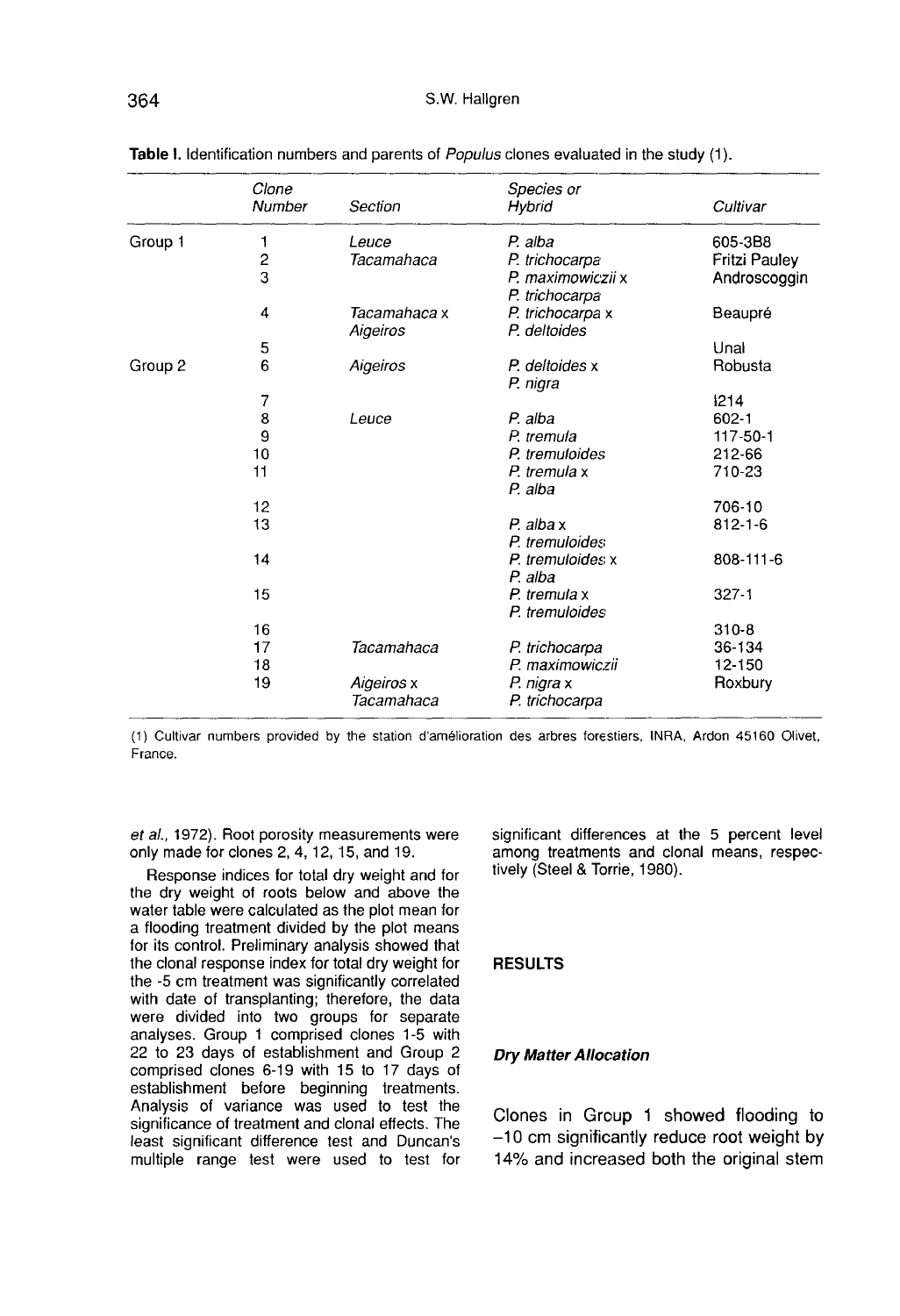

Fig. 1. Effects of flooding to  $-10$  cm and  $-5$  cm on dry weight of the total plant, roots, original cutting and new stem for Groups 1 and 2. Different letters ont top of the bars indicate treatment means that are different at the 5 % level.

cutting and new stem dry weight by 30%  $(Fia, 1)$ . Flooding to  $-5$  cm reduced root weight by 60%, and increased to original stem cutting and new stem weight by 43 and 60%, respectively. In contrast, Group 2 clones showed flooding to  $-10$  cm reduced total plant weight by 11% and root weight by 31%. Flooding to -5 cm reduced total plant by 34% and root weight by 72%. Both flooding treatments increased the original stem cutting dry weight by 21%.

The height growth response to the flooding treatment was essentially the same as the response of stem dry weight. At the start of the treatment average height was 15.3 and 21.6 cm for Groups 1 and 2. Treatment effects on height growth were significant in Group 1. Average height growth was 25.5, 29.8 and 34.3 cm for the control,  $-10$  cm and  $-5$  cm treatments, respectively. In Group 2 the average height growth was 26.3 cm and the treatment showed no effect.

Flooding altered the allocation of dry weight to roots, original stem cutting and new stems (Fig. 2). In both groups of clones the proportion of dry weight allocated to roots declined from 54% in the control to 23% in the most severe flooding treatment. Correspondingly, mean allocation to the original stem cutting and to the new shoot was increased under flooding.

The response index for total dry weight was significantly different among clones in Group 2 but not in Group 1. As the response index did not show a significant

| <b>Table II.</b> Clonal differences in response of total |  |
|----------------------------------------------------------|--|
| dry weight to flooding (1).                              |  |

|         | Clone | Response index for<br>total dry weight |
|---------|-------|----------------------------------------|
| Group 1 | 1     | 1.07 A                                 |
|         | 4     | 1.06 A                                 |
|         | 5     | 1.06A                                  |
|         | 3     | 0.92 A                                 |
|         | 2     | 0.89 A                                 |
| Group 2 | 13    | 0.95 a                                 |
|         | 6     | 0.89 ab                                |
|         | 14    | 0.86 abc                               |
|         | 8     | 0.85 abc                               |
|         | 15    | 0.84 abc                               |
|         | 7     | $0.82$ abcd                            |
|         | 12    | 0.81 abcd                              |
|         | 17    | 0.76 abcd                              |
|         | 16    | 0.73 bcd                               |
|         | 19    | 0.71 bcd                               |
|         | 18    | 0.69 bcd                               |
|         | 10    | 0.68 bcd                               |
|         | 11    | 0.65 cd                                |
|         | 9     | 0.62 d                                 |

(1) Within-groups means followed by the same letter are not different at the 5% level. (See Table I for clone identification).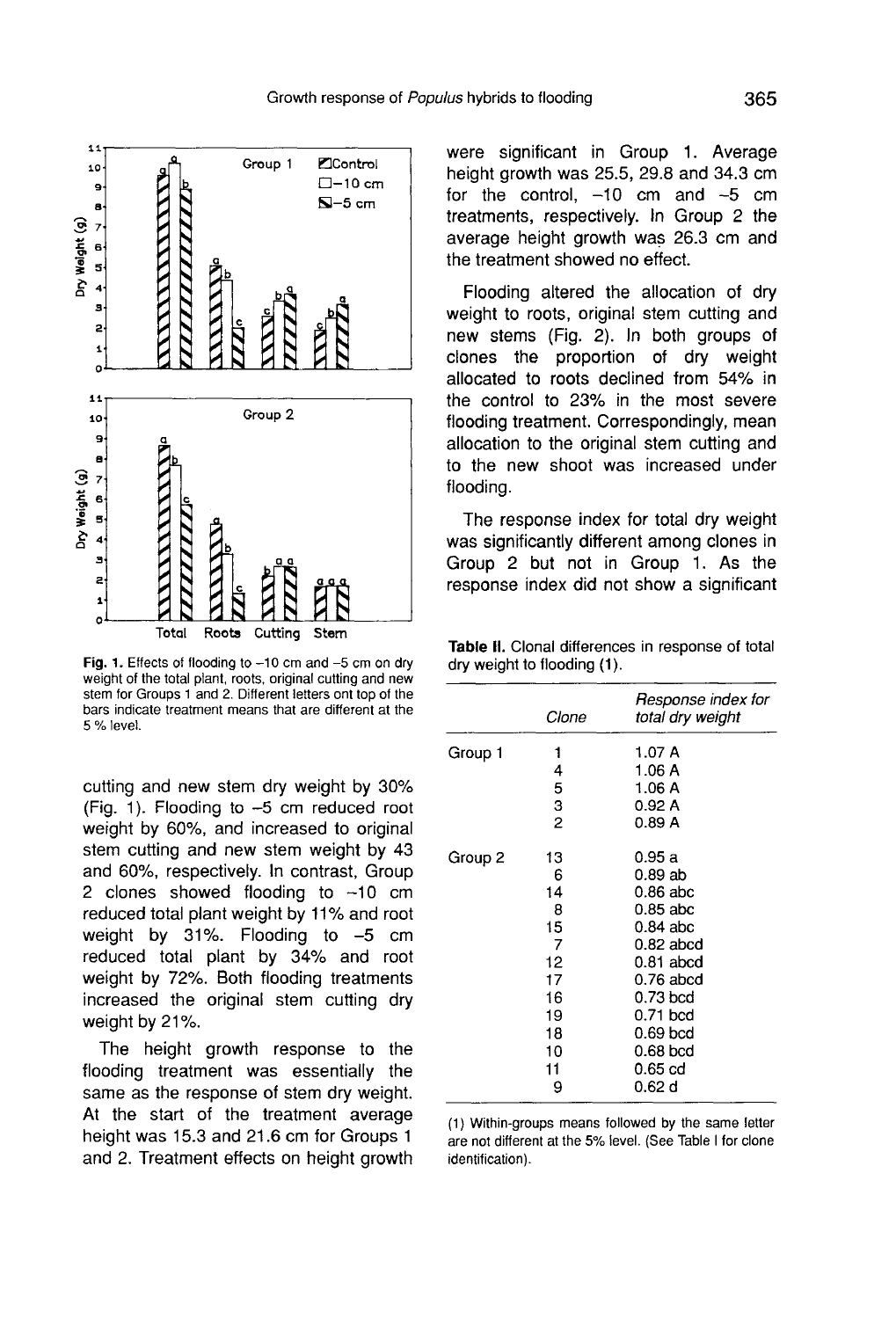

Fig. 2. Effects of flooding to -10 and -5 cm on allocation of dry matter to roots (R), original cutting (C) and stem (S) for all clones combined.

interaction between treatment and clone for either group, indexes were averaged over both flooding treatments to show clonal differences (Table II). The average response index ranged from 1.07 to 0.89 for Group 1 and from 0.95 to 0.62 for Group 2 (Table II). The Aigeiros hybrids Robusta and 1214 (clones 6 and 7) showed above average performance while<br>the *Tacamahaca* clones 36-134 and Tacamahaca clones 36-134 and 12-150 (clones 17 and 18) showed below average performance. Among the Leuce hybrids (clones 8-16 in Group 2), which showed the full range of response indices, both P. alba x P. tremuloides hybrids (clones 13 and 14) showed high perform ance. The response indices for the inter-<br>sectional bhorids (Tacamahaca x (Tacamahaca x Aigeiros) were high for Beaupré and Unal (clones 4 and 5) in Group 1 and low for Roxbury (clone 19) in Group 2.

#### Root Growth

Root growth in the soil below the water table was greatly reduced by flooding. The average response index for root dry weight below the water table for both groups was  $0.12$  and  $0.08$  for the  $-10$  and -5 cm treatments. In contrast, root growth above the water table was increased. Group 1 clones showed an average response index for root dry weight above the water table of 1.72 and 1.96 for the -10 and -5 cm treatments. Corresponding values for Group 2 were 1.24 and 1.31.

Clonal differences in response index for root dry weight above and below the water table were similar for the two flooding treatments and consequently only the values for the -10 cm treatment are reported here (Table III). Clones in Group 1 showed significant differences in root growth response index below the water table but not above, In contrast, Group 2 clones showed significant differences below and above the water table.

Clonal values for the response index for root dry weight below the water table ranged from 0.01 to 0.22 (Table III). The Aigeiros hybrids Robusta and 1214 (clones 6 and 7) ranked highest in Group 2. The Tacamahaca hybrids Fritzi Pauley and Androscoggin (clones 2 and 3) ranked lowest in Group 1. Also, in Group 2 the Tacamahaca clones 36-134 and 12-150 (clones 17 and 18) showed poor performance. Leuce hybrids showed a wide range of responses. In Group 1 the P. alba clone 605-3B8 (clone 1) ranked highest. In Group 2 two P. tremula x P. tremuloides hybrids 327-1 and 310-8 (clones 15 and 16) ranked high; Again the response indexes for the intersectional hybrids ranged from high for Unal (clone 5) to low for Roxbury (clone 19).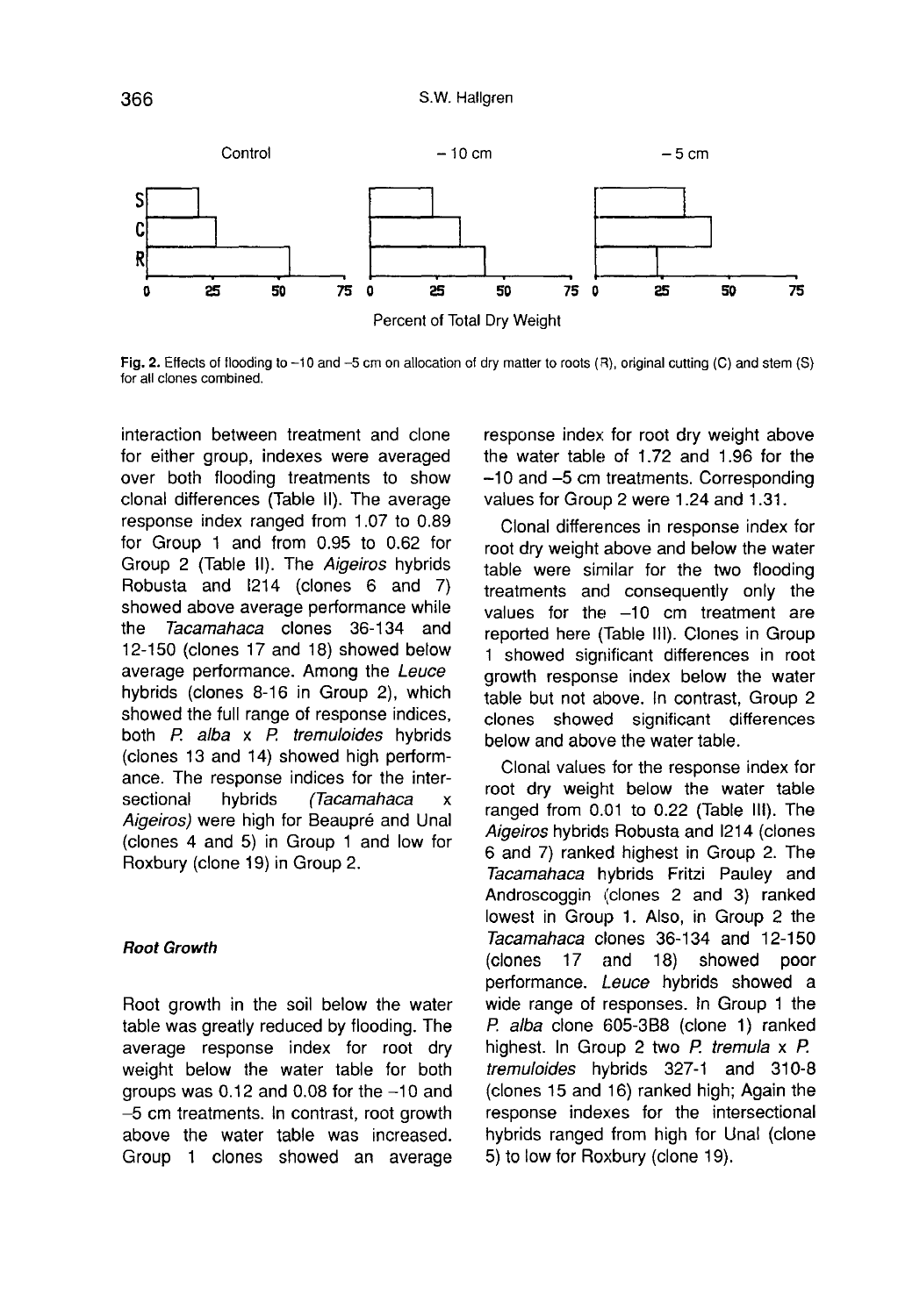|         |               | Response Index for Dry Weight of Roots     |                         |                               |  |
|---------|---------------|--------------------------------------------|-------------------------|-------------------------------|--|
|         |               | <b>Below Water Table</b><br>$at - 10$ $cm$ |                         | Above Water Table<br>at-10 cm |  |
|         | Clone         |                                            | Clone                   |                               |  |
| Group 1 |               | 0.22A                                      | 5                       | 2.07A                         |  |
|         | 5             | 0.19 AB                                    | $\overline{\mathbf{c}}$ | 2.00A                         |  |
|         | 4             | $0.09$ BC                                  | 4                       | 1.62 A                        |  |
|         | $\frac{2}{3}$ | 0.07C                                      | 1                       | 1.52A                         |  |
|         |               | 0.03C                                      | 3                       | 1.41A                         |  |
| Group 2 | 6             | 0.22a                                      | 13                      | 1.80a                         |  |
|         | 7             | 0.19ab                                     | 6                       | 1.60 ab                       |  |
|         | 16            | $0.15$ abc                                 | 14                      | $1.48$ abc                    |  |
|         | 15            | 0.13 <sub>bc</sub>                         | 16                      | 1.46 abc                      |  |
|         | 13            | 0.10 <sub>cd</sub>                         | 8                       | $1.40$ abc                    |  |
|         | 12            | $0.08$ cde                                 | 17                      | 1.37 <sub>bc</sub>            |  |
|         | 8             | $0.08$ cde                                 | 15                      | 1.36 <sub>b</sub> c           |  |
|         | 11            | $0.05$ de                                  | 7                       | 1.19 bcd                      |  |
|         | 9             | $0.05$ de                                  | 10                      | $1.19$ bcd                    |  |
|         | 10            | $0.04$ de                                  | 12                      | 1.09 <sub>cd</sub>            |  |
|         | 14            | $0.03$ de                                  | 19                      | 1.07 cde                      |  |
|         | 17            | $0.03$ de                                  | 18                      | $0.92$ de                     |  |
|         | 19            | $0.03$ de                                  | 9                       | 0.76e                         |  |
|         | 18            | 0.01e                                      | 11                      | 0.72e                         |  |

Table III. Clonal differences in root growth response to flooding above and below the water table (1).

(1) Within-groups means followed by the same letter are not different at the 5% level. (See Table I for clone identification).

The rankings of the clones were somewhat different for the response index for root dry weight above the water table (Table III). Nonetheless, in Group 2 the Aigeiros hybrid Robusta (clone 6) ranked among the highest and the Tacamahaca clone 12-150 (clone 18) ranked low. The Leuce hybrids again showed a wide range of responses.

Flooding altered the distribution of roots with depth (Fig. 3). Root growth in the control treatment was well distributed through the entire soil depth. In contrast, flooding severely limited root penetration below the water table. Deep root penetration below the water table was shown by the intersectional hybrid Unal (clone 5) in Group 1 and Leuce and Aigeiros hybrids 310-8 and Robusta (clones 16 and 6) in Group 2. Root penetration was severely limited for the

Tacamahaca hybrids 12-150 and Androscoggin (clones 18 and 3) in both groups.

#### Morphology

Flooding did not cause any mortality, but it did result in yellowing of the leaves and early leaf fall in all clones. The original stem cutting extended below the water table and in all clones it became hypertrophied and showed hypertrophied lenticels. The increased diameter of the cuttings with flooding was due primarily to increased bark thickness. Hypertrophied lenticels were also numerous on the roots. All clones showed evidence of oxidation of the rhizosphere : blackening of roots and a black halo in the soil around the roots as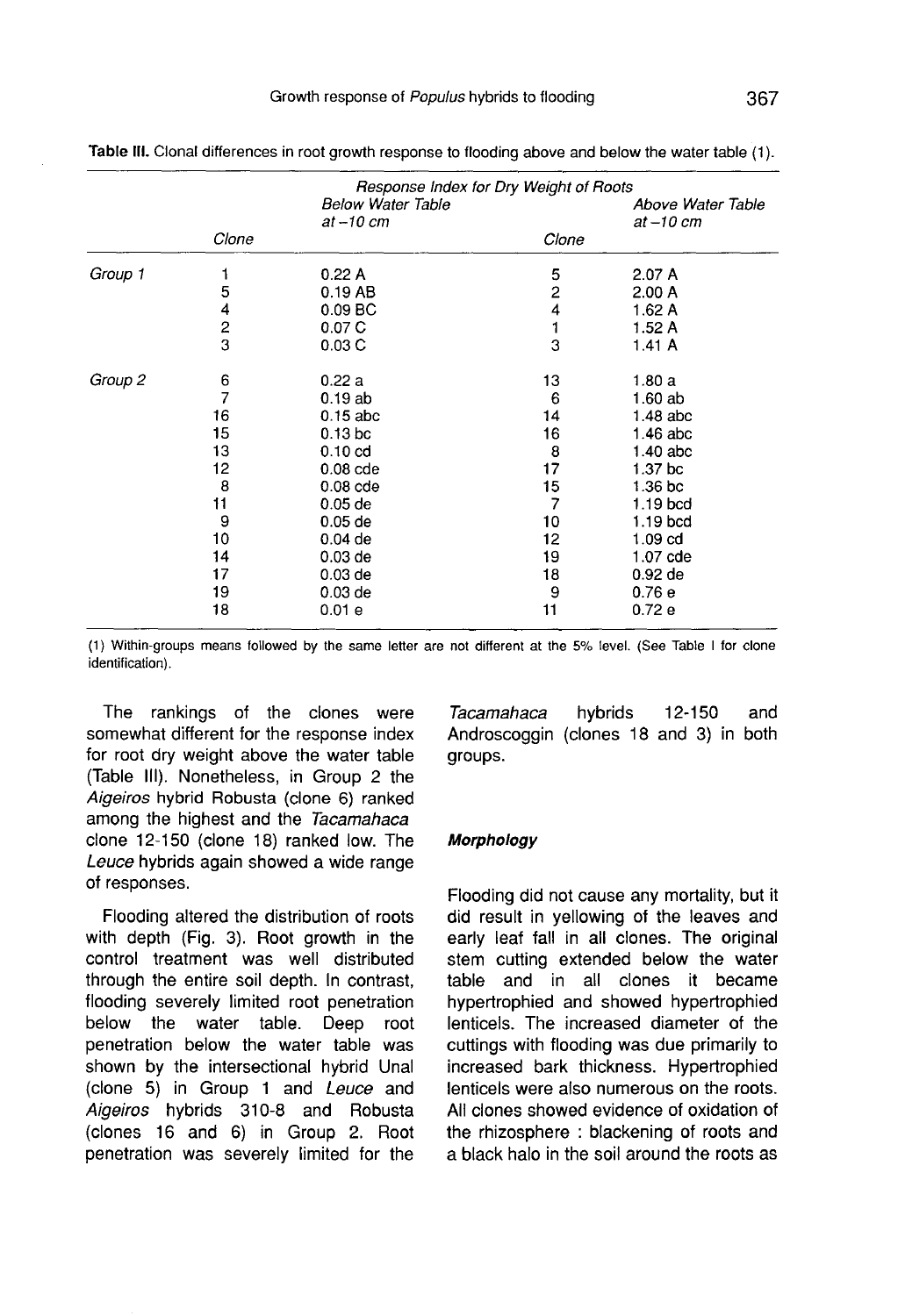

Fig. 3. Effects of floodig to -10 cm and -5 cm on distribution of roots in the soil for selected clones. See Table I for clone identification.

well as reddish brown iron oxides encrusting and cementing soil particles in a sheath around the roots (Levan, 1985).

It was not possible to determine if adventitious roots developed because the flooding treatments were below the soil surface. Flooding significantly increased root porosity from 2.80 to 7.45%. Clonal differences in root porosity were not significant and the interaction between clone and treatment was not significant.

## **DISCUSSION**

The Populus clones included in this study showed remarkable tolerance to flooded soils; they experienced no mortality and some clones showed increased growth or only a slight reduction in growth following flooding for over 12 weeks (Table II). The greatest damage from flooding usually occurs during the growing season and dormant season flooding frequently has little effect (Nlinore, 1968; Kozlowski, 1982). However, 100% survival has been shown previously for short-term flooding of Populus trichocarpa during the growing season (Harrington, 1987; Smit, 1988).

Most of the clones showed the capacity to alter the allocation of growth to favor<br>the stem and cutting when root growth was restricted (Fig. 1). The average response of Group 1 was to increase cutting and stem dry weight enough to compensate for reduced root growth and as a consequence total dry weight showed little effect of flooding. Group 2 clones increased cutting dry weight due to flooding but not enough to offset the much greater reduction in root dry weight.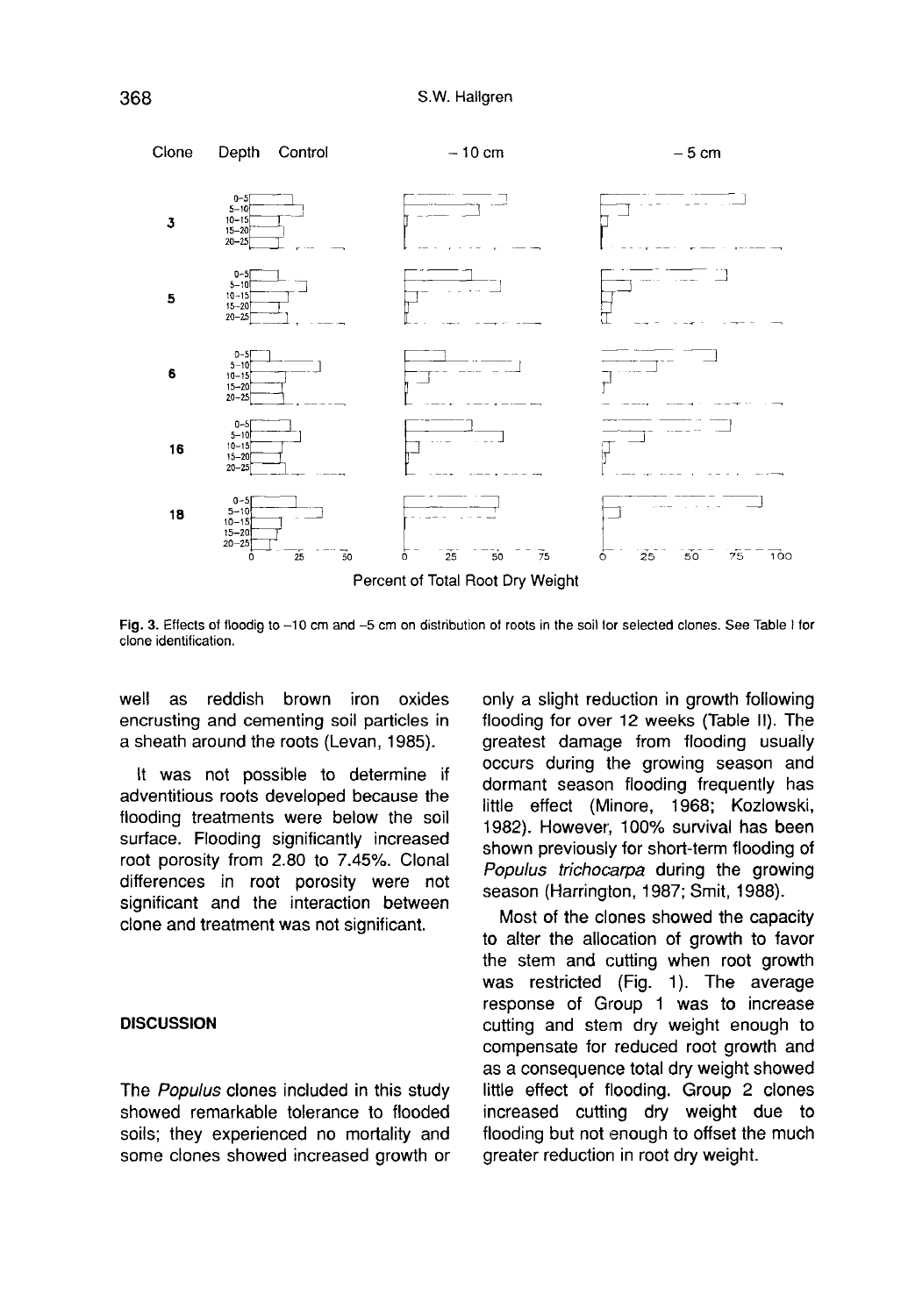The most frequently reported response to flooding of trees is reduced growth which is more severe for the roots than the stems and leaves (Newsome et al., 1982; Tang & Kozlowski, 1982a, 1982b, 1983; Hook et al., 1983; Osonubi & Osundina, 1987). On the other hand, well adapted species such as Nyssa sylvatica may show reduced root growth and no effect on shoot growth (Keeley, 1979). Previous studies have also shown top growth to be stimulated by flooding in Nyssa aquatica (Hook & Brown, 1973; Dickson & Broyer, 1972), Taxodium disticum (Dickson a Broyer, 1972) and Alnus rubra (Harrington, 1987). In the current study the stimulation of top growth in Group 1 increased with the severity of flooding which suggests that the effect was not due simply to increased water supply in the flooded treatments, but to restricted root growth.

The allocation of dry matter to the roots and shoots is generally believed to be under control of a sensitive feedback system that maintains an adaptive balance between the different plant organs despite seasonal imbalances (Drew & Ledig, 1980). Flooding greatly altered the allocation of dry matter between roots and shoots. Roots depend on carbohydrates from leaves for growth. Evidence suggests that root and shoot growth compete for carbohydrates and that use of carbohydrates for shoot growth can restrict root growth (Eliasson, 1968, 1971). Perhaps when root growth is restricted by flooding the supply of carbohydrates and consequently shoot growth are increased. The reduced root system apparently supplies adequate moisture and nutrients for increased top growth. It has been suggested that basipetal transport of auxin in plants is impeded by flooding, resulting in high levels in tissues above the water line and deficient levels below (Kramer, 1951). This may explain in part the increased growth of the tops.

The original stem cuttings, which were partially submerged in the flooding treatments, became swollen and covered with hypertrophied lenticels. This response was reflected in their greater dry weight. Hypertrophy of stem tissue, as shown by the stem cutting, under flooded conditions has been frequently reported (Newsome et al., 1982; Tang & Kozlowski, 1982a; Osonubi & Osundina, 1987) and has been attributed to increased bark development (Yamamoto et al., 1987) as it was in this study. The thicker bark is composed of abundant low density cells and extensive intercellular spaces and has been shown to be associated with increased ethylene production in flooded plants (Yamamota et al., 1987).

Group 1 clones tended to show a smaller reduction in total growth due to flooding than Group 2 clones (Table II), probably because they were better established prior to the flooding treatments. Thus, it is not correct to compare clones in the different groups. Nonetheless, it is worth noting some trends in clonal responses that are evident.

In general clones that ranked high in the amount of roots produced under flooded conditions also ranked high in total dry weight production (tables II and 111). Both Aigeiros clones Robusta and 1214 in Group 2 showed exceptional root growth below the water table which is somewhat surprising, as they are not considered the best choice for waterlogged soils. In contrast, Tacamahaca hybrids, especially the cultivar Fritzi, which are frequently<br>recommended for waterlogged soils recommended for (Teissier du Cros, 1980; Souleres, 1984) ranked low in both groups for growth in the flooding treatments. The poor perform ance of the Tacamahaca hybrids may have resulted from the study being conducted with a sandy soil, since they usually how superior growth on heavy and compact clay soils (Soulères, 1984).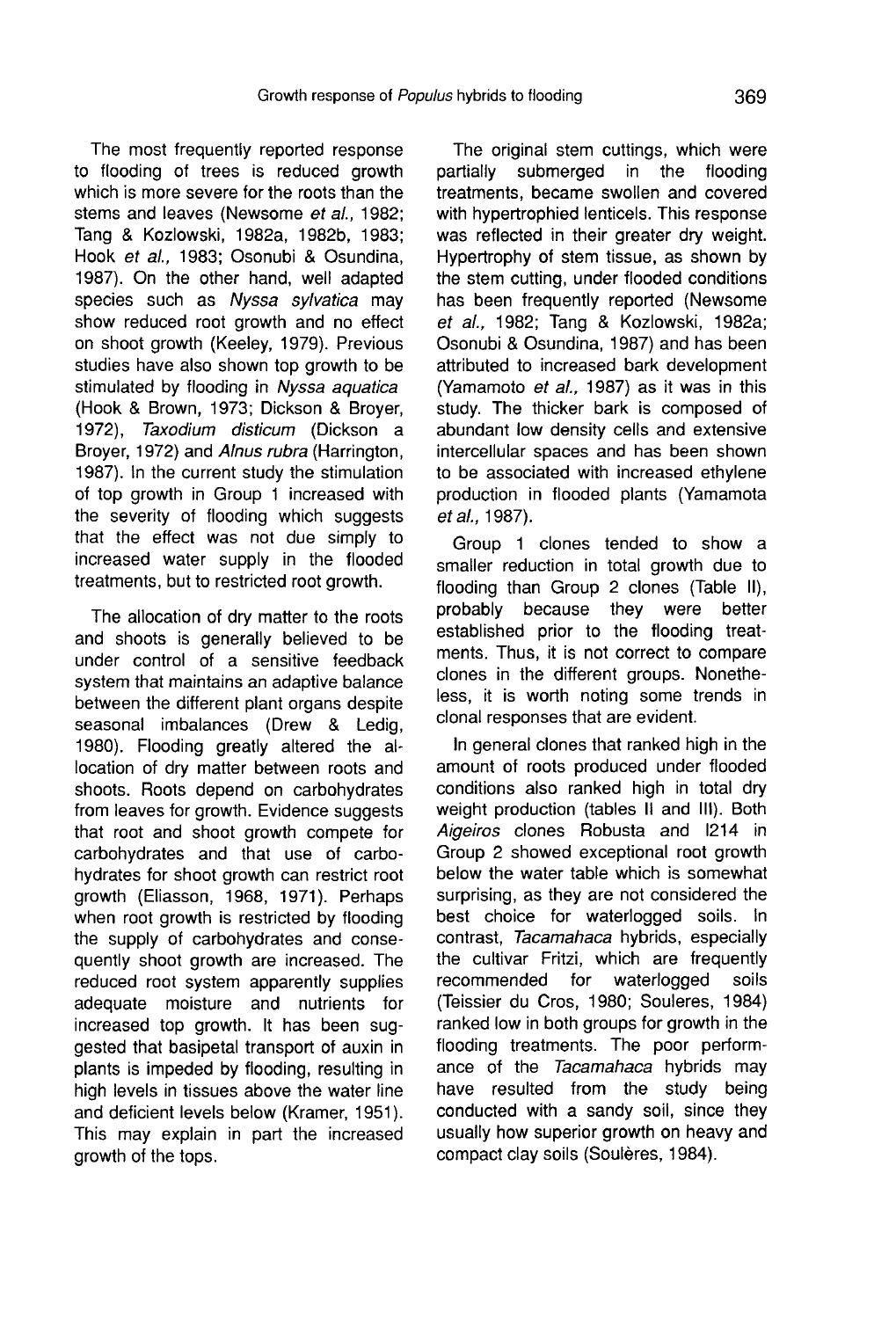The study included a high proportion of Leuce hybrids and they showed a wide range of responses from highest to lowest for some of the tests. Much interest has been expressed in the aspen hybrids, crosses between P. tremula and P. tremuloides, for forestry planting on<br>waterlogged soils (Lemoine, 1973; waterlogged Soulères, 1984). In the current study the clone 327-1 (clone 15) showed above average growth for both roots and total dry weight on waterlogged soil (Table 111).

All of the clones showed adaptations to flooding that are associated with the capacity to transport oxygen to submerged roots : stem hypertrophy, hypertrophied lenticels, increased root porosity and oxidation of the rhizosphere (Kozlowski, 1982). Flooding caused root porosity to nearly triple from 2.80 to 7.45%. In agronomic crops such as maize, wheat, sunflower, barley and tomato, the level of root porosity and the relative increase in porosity with flooding have been found to be correlated with degree of tolerance to flooding among species and among cultivars within species (Yu et al., 1969; Jat et al., 1975). The level of porosity in Populus is lower than that reported for flooded Salix sp. (42%) and higher than that for Pinus strobus (less than 3%) (Levan, 1985). Quercus robur, which is considered well adapted to flooded soils, showed a root porosity of 1 to 4% in drained soil and a 2- to 4-fold increase in porosity with flooding. In contrast Q. rubra, which is less well adapted to flooding, showed a root porosity of less than 3% in drained soil and no increase with flooding (Belgrand, 1983).

# **CONCLUSIONS**

Some Populus clones show an increase in allocation of biomass to stem tissue when grown in waterlogged soil. It remains to be determined if this response is generally found in the field and in older trees. If this effect also occurs in plantations it may contribute to explaining differences among sites in productivity of merchantable stem wood.

The clones in this study showed a wide range in capacity to grow roots into waterlogged soil that correlated with total growth in the flooding treatments. However, some clones that were expected to show high resistance to waterlogged soils, such as the Tacamahaca clones Fritzi Pauley, Androscoggin, 36-134 and 12- 150, showed below average performance in their groups. Also, clones that were not known for their resistance to flooded soils, including Beaupr6, Unal, Robusta, 1214 and a P. alba clone (605-3B8), performed exceptionally well. The aspen hybrids 327-1 and 310-8 showed a high capacity for root growth below the water table, as expected.

The techniques employed provided an opportunity to develop preliminary information on clonal response to flooding. Further work needs to be done to determine how the various clones respond to flooding in the field at older ages. As many forest sites are subject to temporary flooding followed by summer drought, it would be interesting to determine clonal response to alternating conditions of waterlogging and drought (Levy, 1971; Soulères, 1984).

In general, the Populus clones in this study showed tolerance to flooding as evidenced by the lack of mortality and<br>development of morphological traits morphological traits generally considered to be adaptations for transport of oxygen to submerged roots (Kozlowski, 1982). As expression of these traits was uniform among the clones, they could not be used to determine the level of flooding tolerance. It is possible that more precise quantification of these traits could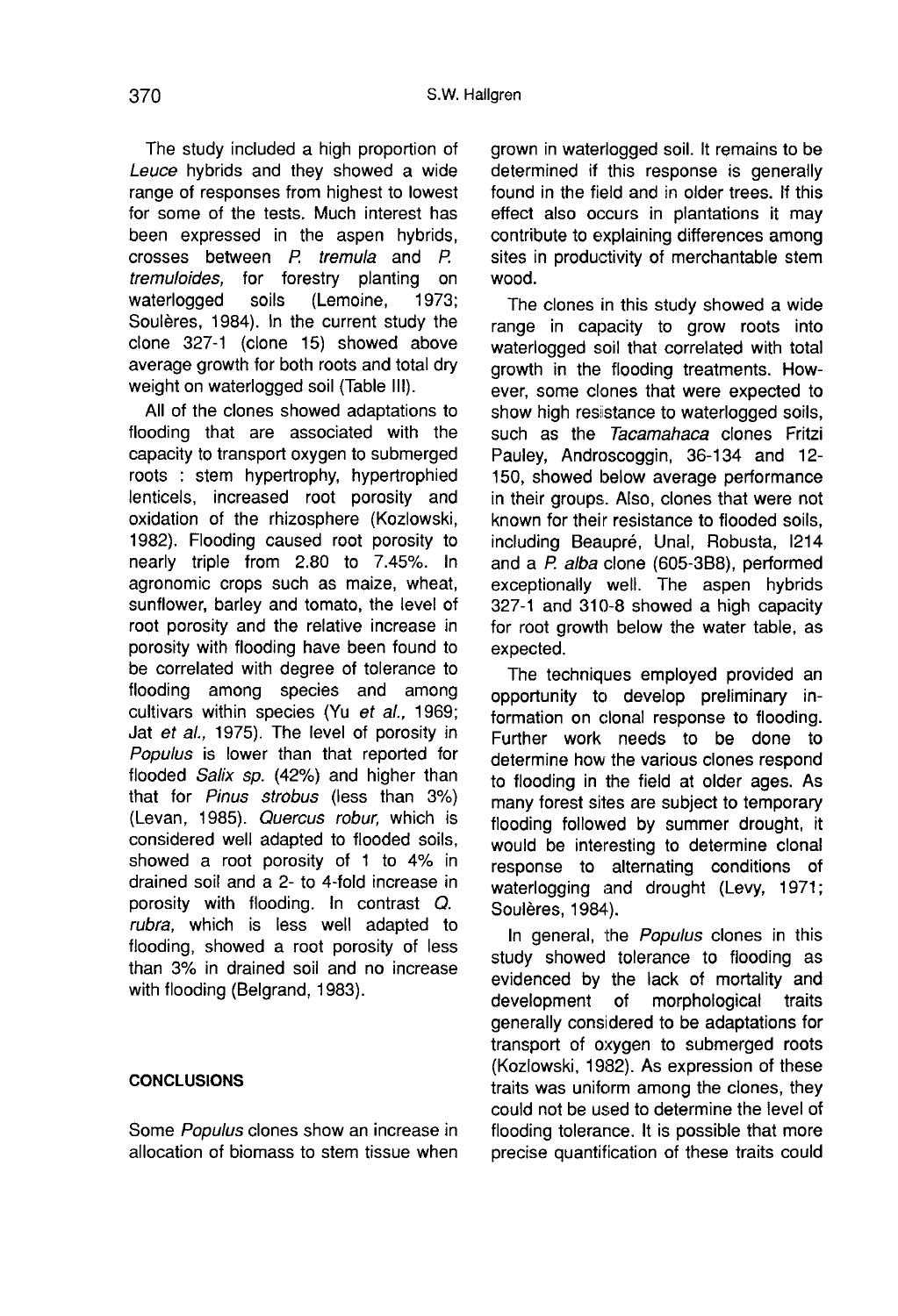lead to methods for ranking clones by level of adaptation to flooding. In addition, a more severe flooding treatment, to the soil surface or above, might have caused mortality in some of the clones.

#### ACKNOWLEDGMENTS

This research was conducted while the author was a NATO Postdoctoral Fellow at the station d'am6lioration des arbres forestiers, INRA, Ardon 45160 Olivet, France. The author wishes to thank the staff of the Station d'Amélioration des Arbres Forestiers and INRA for their support of the research and C.A. Harrington for her helpful comments on the manuscript.

## **REFERENCES**

Belgrand M. (1983) Comportement de jeunes plants feuillus (Chêne pédonculé, Chêne rouge, Chene sessile, H6tre) sur substrat ennoyé. Adaptation racinaire. Application à la mise en valeur forestière des pseudogleys. Thèse de Docteur-Ing6nieur, INRA Paris-Grignon, 188 p.

Coutts M.P. & Armstrong W. (1976) Role of oxygen transport in the tolerance of trees to waterlogging. In : Tree Physiology and Yield Improvement, 361-385, (M.G.R. Cannell and F.T. Last, eds) Academic Press, New York

Crawford R.M.M. (1982) Physiological responses to flooding. ln : Physiological Plant Ecology I//. Water Relations and Carbon Assimilation, (O.S. Lange, P.S. Nobel, C.B. Osmond and H. Ziegler eds) Springer-Verlag. Berlin, 453-477

Dickson R.E. & Broyer T.C. (1972) Effects of aeration, water supply, and nitrogen source on growth and development of Tupelo gum and Bald cypress. Ecology 53, 626-634

Drew A.P., Ledig F.T. (1980) Episodic growth and relative shoot : root balance in Loblolly pine seedlings. Ann. Bot. 45, 143-148

Eliasson L. (1968) Dependence of root growth on photosynthesis of Populus tremula. Physiol. Plant. 21, 806-810

Eliasson L. (1971) Adverse effect of shoot growth on root growth in rooted cuttings of aspen. Physiol. Plant. 25, 268-272

Food and Agriculture Organization of the United Nations (1980) Poplars and willows in wood production and land use. FAO Forestry Series, N° 10, 328 p.

Fulton J.M. & Erickson A.E. (1964) Relation between soil aeration and ethyl alcohol accumulation in xylem exudate of tomatoes. Proc. Soil Sci. Soc. Am. 28, 610-614

Harrington C.A. (1987) Responses of Red alder and Black cottonwood seedlings to flooding. Physiol. Plant. 69, 35-48

Hook D.D. & Brown C.L. (1973) Root adaptations and relative flood tolerance of five hardwood species. For. Sci., 19, 225-229

Hook D.D., Debell D.S., Mckee JR. W.H. Askew J.L. (1983) Responses of Loblolly pine (mesophyte) and swamp Tupelo (hydrophyte) seedlings to soil flooding and phosphorus. Pl. Soil, 71, 383-394

Jat R.S., Dravid M.S., Das D.K., Goswami N.N. (1975) Effect of flooding and high soil water condition on root porosity and growth of maize. J. Indian Soc. Soil Sci. 23, 291-297

Jensen C.R., Luxmoore R.J., Van Gundy S.D. & Stolzy L.HL. (1969) Root air space measurements by a pycnometer method. Agron. J. 61, 474-475

Jones R. (1972) Comparative studies of plant growth and distribution in relation to waterlogging. V. the uptake of iron and manganese by dune and slack plants. J. of Ecol. 60, 131- 139

Keeley J. (1979) Population differentiation along a flood frequency gradient : physiological adaptations to flooding in Nyssa sylvatica. Ecol. Monogr. 49, 89-108

Kozlowski T.T. (1982) Water supply and tree growth, Part II, Flooding. For. Abstr. Review Article, 43, 145-161

Kramer P.J. (1951) Causes of injury to plants resulting from flooding of the soil. Plant Physiol. 26, 722-736

Lemoine M. (1973) Amélioration de peupliers de la section Leuce sur sols hydromorphes. Thèse de Docteur-Ingénieur, Université de Nancy I, 153 p.

Levan M.A. (1985) The response of root systems of northeastern conifer transplants to flooding. Ph.D. Thesis, Cornell, University, Ithaca, New York, 102 p.